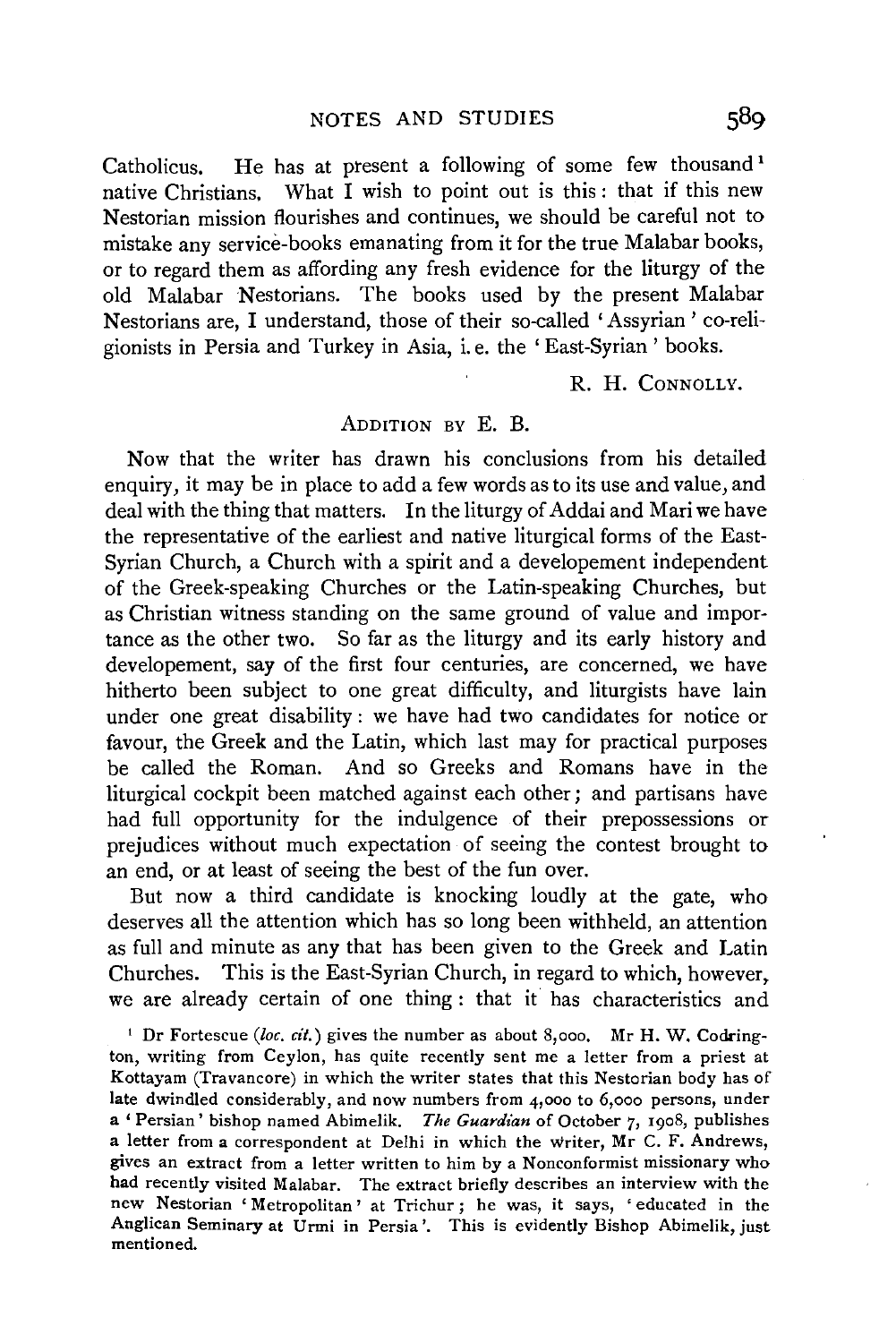a spirit of its own worthy to the full of as much consideration as has hitherto been given to the other two.

Such characteristics manifest themselves in this Church, as in the others, in a sort of contradictory fashion-novelties, innovations, in some directions ; conservatism, holding fast to the inherited, in others : and possibly a certain amount of unreason in both directions. There is no need here even so much as to mention any matter in which the East-Syrian Church led the way into new things. Comparatively slight as has been as yet detailed investigation of the early history of the rites, practices, religious observances and piety-whether of a doctrinal or emotional type-of the East-Syrian Church, enough has been done already to make it clear that all these are worthy of most careful enquiry in detail, as shewing that this Church in much affords a contrast to the revolutionary spirit and methods of the Greek Churches that were its next neighbours, separating it from the Latin. I cannot do better here than adopt the words of a man who is perhaps at once the most acute, brilliant, and powerful of the younger German investigators into the early history of the Christian Churches. The particular subjectmatter of his enquiry does not concern us here ; but he has occasion, in dealing with certain matters of detail, to point out more than once how he finds among these far Eastern Christians what he finds also existing in the West: 'Among the Latins this institution is known', he says, 'but it is the same case with the Edessene Church.' And again in another matter : ' This ', he says, 'is the case in the Western Church and in the Edessene.' Such observations lead him to make this general remark: 'Both Churches agree in this matter, not because they have mutually influenced each other, but because both of them, in contrast with many Greek communities, preserved what was ancient'. And then further he comes to speak of these Greek Churches themselves, what they were, and what was their ecclesiastical course in the fourth century: it was a 'revolution ', he says, and that 'in their inner nature'. This writer has not pursued the subject of liturgy ; but it is in the particular field of specifically liturgical developement that his words will be found, as I believe, to have their verification, in this sense: of a conservatism in the Edessene and Latin Churches, a holding fast to the inherited, as contrasted with the ' making of all things new ' to be found in the contemporary Greek Churches. It is precisely for want of such sort of help as a knowledge of the East-Syrian liturgy would afford that have been due, in the last century, those ideas as to 'primitive liturgy' which have prevailed in England, and made their appearance less than half a century ago in Germany. For whilst the liturgy of Addai and Mari, the normal liturgy of the East-Syrian Church, is quite eastern in character, it is conservative of its ancient form and spirit, and will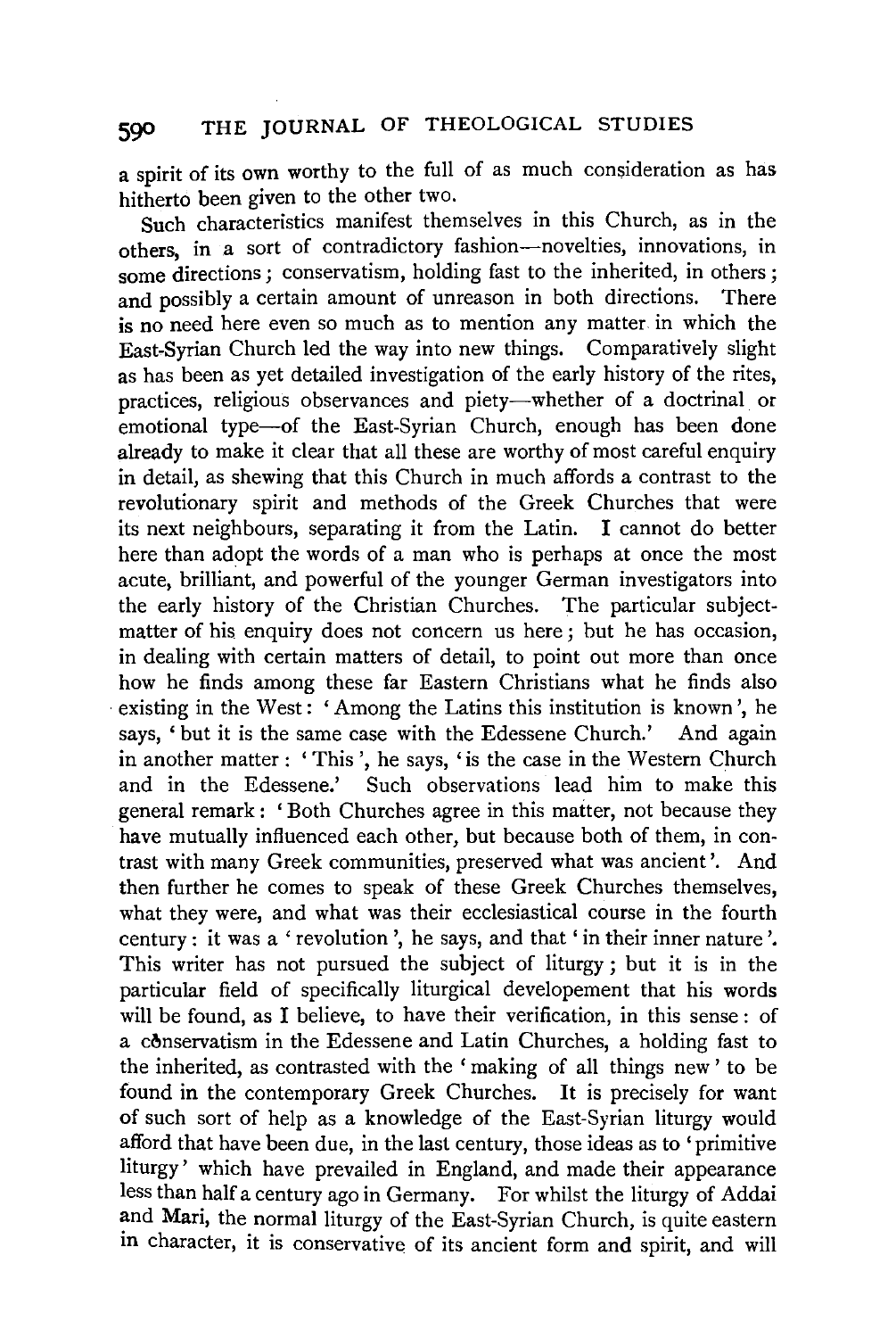well enable us, thanks to the preservation (with other documents) of the liturgy of the Ethiopic Church Order, to get behind the existing Greek liturgies and to measure the wide distance that separates these last -in what is most important in their contents-from the primitive types.

At the risk of seeming importunate and saying the same thing over and over again, I repeat here that if the highly complex problem of early liturgy in its various forms and its varying local developements is to be presented and explained in a rational and intelligible manner, this end can only be achieved by steady perseverance in the preliminary work of accurate investigation of definite points of detail, or some clearly circumscribed subject-matter. The foregoing investigation of the Malabar rite is a case of this kind.

I may be allowed here to apply to the case of liturgical study words in a letter of the late Lord Acton (Letter xxvi, which, taken as a whole, I may say in passing embodies my 'scientific' *credo):* 'The Germans have a word, *quellenmässig* = ex *ipsissimis fontibus*, and another, *Wissenschaftlichkeit*, which is nearly equivalent to the Platonic  $\frac{2\pi}{\sigma}$  as opposed to *αίσθησι*s, δόξα, *μνήμη*, &c. When a book of ... history or any other science is destitute of these essential qualities, it belongs to a wholly different category, and, however meritorious it is in its proper sphere, is not treated or spoken of seriously. I might have Gibbon or Grote by heart, I should yet have no real, original, scientific knowledge of Roman or Grecian history, though I might make a great show of it and eclipse a better scholar' *(Lord Acton and his Circle* pp. 55-56).

It is easy to see the application of this remark to the subject of liturgy ; it does not suffice to have at one's fingers' ends the works of any number of writers on liturgy, even the most recent: what is to be desired and aimed at is personal knowledge and exercise in judgement-*recta sapere*, 'to have a right judgement in all things'. For this many must co-operate, but all by the same method. Moreover, as regards a detailed study of a specific point (and the study of early liturgy supplies an extraordinary range of possibilities), nothing is more proper to enable a writer himself to test the quality of his own work, to say nothing of the fact that it also enables other people, accustomed to investigations in other departments of learning, to recognize what is the quality of such a writer. If an advance is to be made in solving the problems attaching to early liturgy and its developement, it is to the younger generation of men that we must look, and they may be trusted in the long run to correct the now rooted error of the liturgists of the Tractarian movement in taking the Greek liturgical developements of the fourth century for what was primitive.

Of course there are many things to be done, and there are not a few helps that should be put in the hands of the younger generation-helps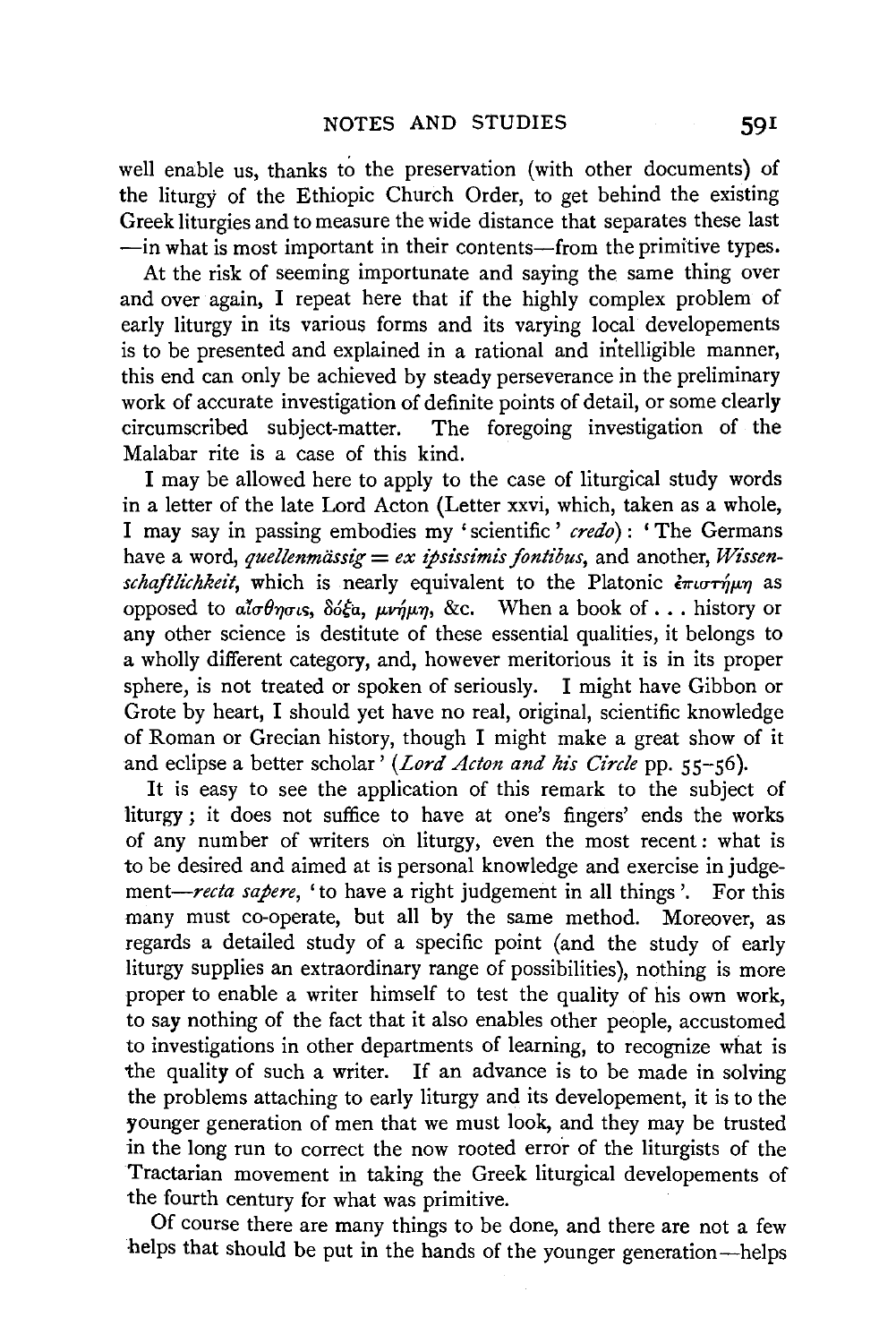## 592 THE JOURNAL OF THEOLOGICAL STUDIES

that are their due, and are also, as I think, overdue. A help of this kind-a piece of common work-has now for some time been in project between myself and Dom Connolly; in fact it has already been drafted. and some progress has been made in settling its text. This is a tabular statement shewing the body of ancient texts of the kernel of the eucharistic prayer. Only those who have had experience in comparative work on the liturgical texts can duly realize the extraordinary number and minuteness of the points that have to be held simultaneously in view, kept as it were contemporaneously present to the mind, if a writer on these subjects would avoid actually misleading the readers to whom he only wishes to bring light and offer help. Those who are new to the study may at present well be excused for thinking it a hopeless tangle, and turning away from it in despair of understanding a subject which, however, should be of the deepest interest to all Christians. In my belief such a tabular statement and conspectus as is described above would do more than the most elaborate and carefully conceived dissertation to enable the young student (and, I am apt to think, also not a few students who are no longer young) to realize, even to understand, at the cost of only a certain amount of patience and intelligence, what in fact and in detail was the course of developement of the eucharistic service just in those things that matter most.

And now a word as to the precise value, in regard to the normal liturgy of the East-Syrian Church, of the results arrived at through Dom Connolly's enquiry into the Malabar rite. We have two documents :  $(1)$  the liturgy found by Menezes in use among the Malabar Christians of southern India at the end of the sixteenth century. He Christians of southern India at the end of the sixteenth century. altered this liturgy to make it according to his mind and the mind of his advisers, prominent among whom were the Jesuits of Goa; and in the Acts of his Synod he has left a detailed record of the changes he made in the traditional text. That is one factor. The other is this : (z) very late in the day, at the end of the nineteenth century, the members of the Archbishop of Canterbury's Mission to the Assyrian Christians give us, for the use of these 'Assyrian' priests, the Syriac text of the liturgy of Addai and Mari, in use amongst these people on the southern shores of the Caspian Sea. It may be mentioned, by the way, that the manuscripts used by the Archbishop's missioners seem to have been all quite late—none of them as old as the time of Menezes. This is a statement which admits of easy correction if it be mistaken; nor is the matter of any essential importance for my purpose herethough of course the later the manuscripts the more remarkable the phenomenon, which is simply this: after having rendered to ourselves an account of the precise changes which Menezes says he made in the text of the Malabar liturgy which he found in use in southern India, and